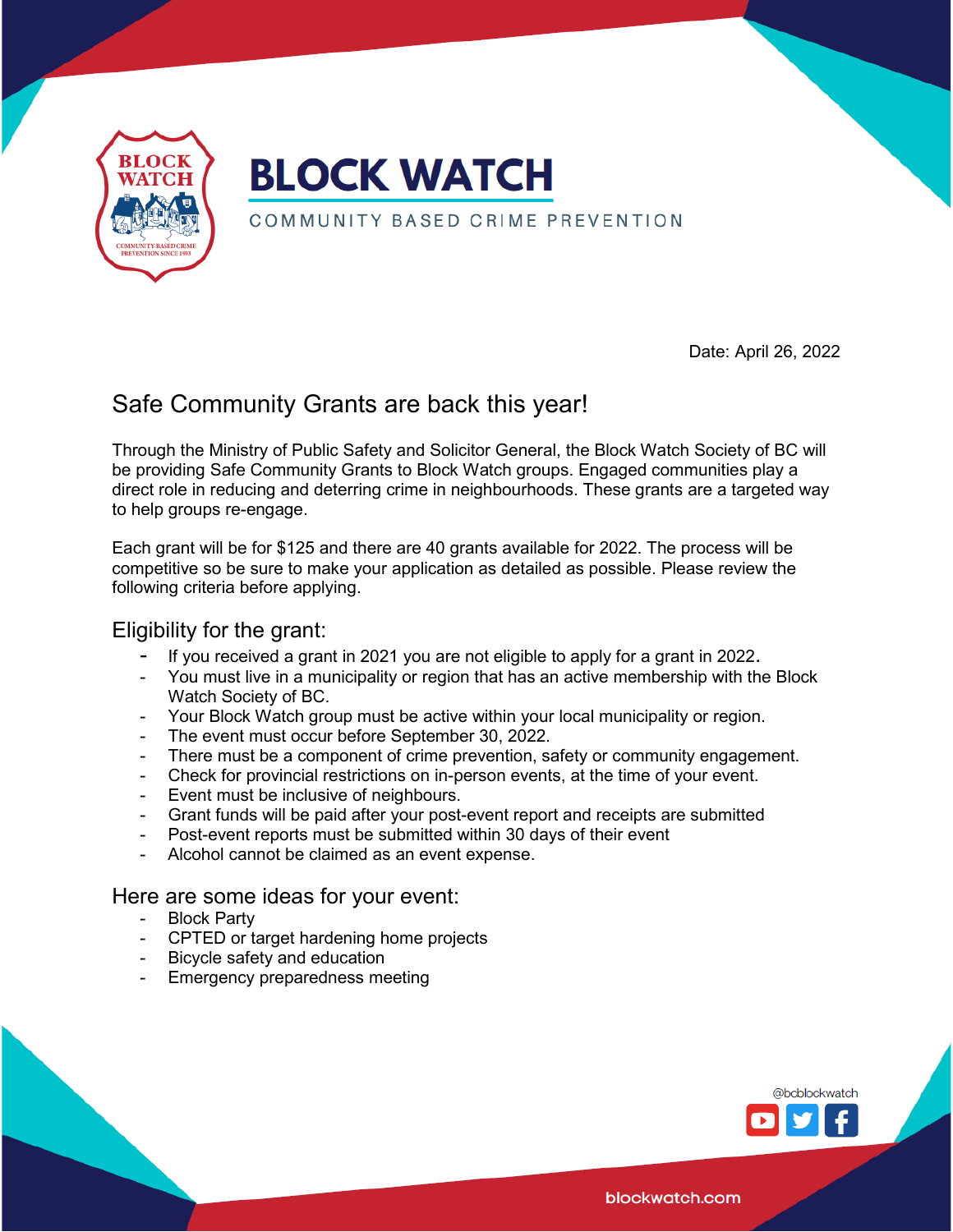

## **BLOCK WATCH**

#### COMMUNITY BASED CRIME PREVENTION

Selection of Grant Applications:

- Each application will be reviewed by a committee within the Block Watch Society of BC.
- Applications must be detailed and include a crime prevention, safety, or community engagement component.
- Only applications received by the deadline will be considered.
- Qualifying applications will be chosen at random by the grants committee.

To apply for a Safe Community Grant, complete the attached application and submit to [blockwatch@blockwatch.com](mailto:blockwatch@blockwatch.com)

Deadline for submitting your grant application is May 25, 2022.

Respectfully,

Block Watch Society of BC Safe Community Grants Committee



blockwatch.com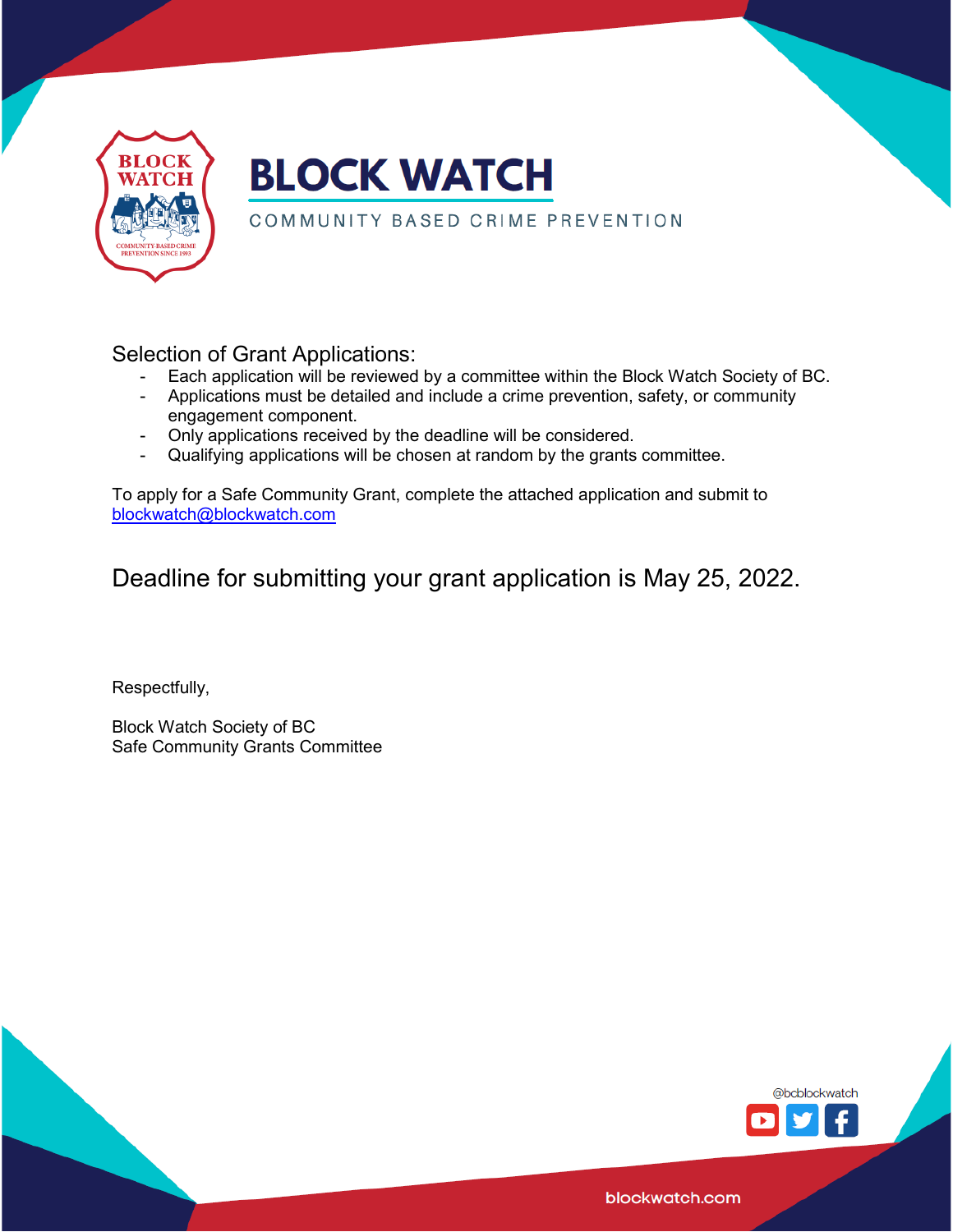

# **BLOCK WATCH**

#### COMMUNITY BASED CRIME PREVENTION

#### **2022 COMMUNITY SAFETY GRANT APPLICATION**

- 1) Plan your event and submit this application form directly to the Block Watch Society of BC. NOTE: submitting an application does not guarantee a group's claim to a grant.
- 2) The deadline to apply is May 25, 2022.
- 3) All applications will be reviewed by the Block Watch Society of BC Grants Committee.
- 4) Eligible applications will be drawn at random.
- 5) Each grant recipient will receive up to \$125 and there are 40 grants available.
- 6) The event must occur by September 30, 2022.
- 7) Grant funds will be issued to successful applicants after the Block Watch Society has reviewed your Post-Event Report and receipts. Please remember to keep all receipts for reimbursement.

| <b>APPLICANT</b> |  |  |  |  |
|------------------|--|--|--|--|
|                  |  |  |  |  |

| Check one: $\Box$ Captain $\Box$ Co-captain $\Box$ Participant |                                       |  |  |  |
|----------------------------------------------------------------|---------------------------------------|--|--|--|
| <b>Applicant Name:</b>                                         |                                       |  |  |  |
| Address (full mailing address - no PO Box number):             |                                       |  |  |  |
| Email:                                                         |                                       |  |  |  |
| Phone:                                                         |                                       |  |  |  |
| Signature:                                                     |                                       |  |  |  |
| <b>GROUP INFORMATION</b>                                       |                                       |  |  |  |
| Group number:                                                  | Neighbourhood description (optional): |  |  |  |
| <b>Block Watch Coordinator Name:</b>                           | Municipality or Police Force:         |  |  |  |